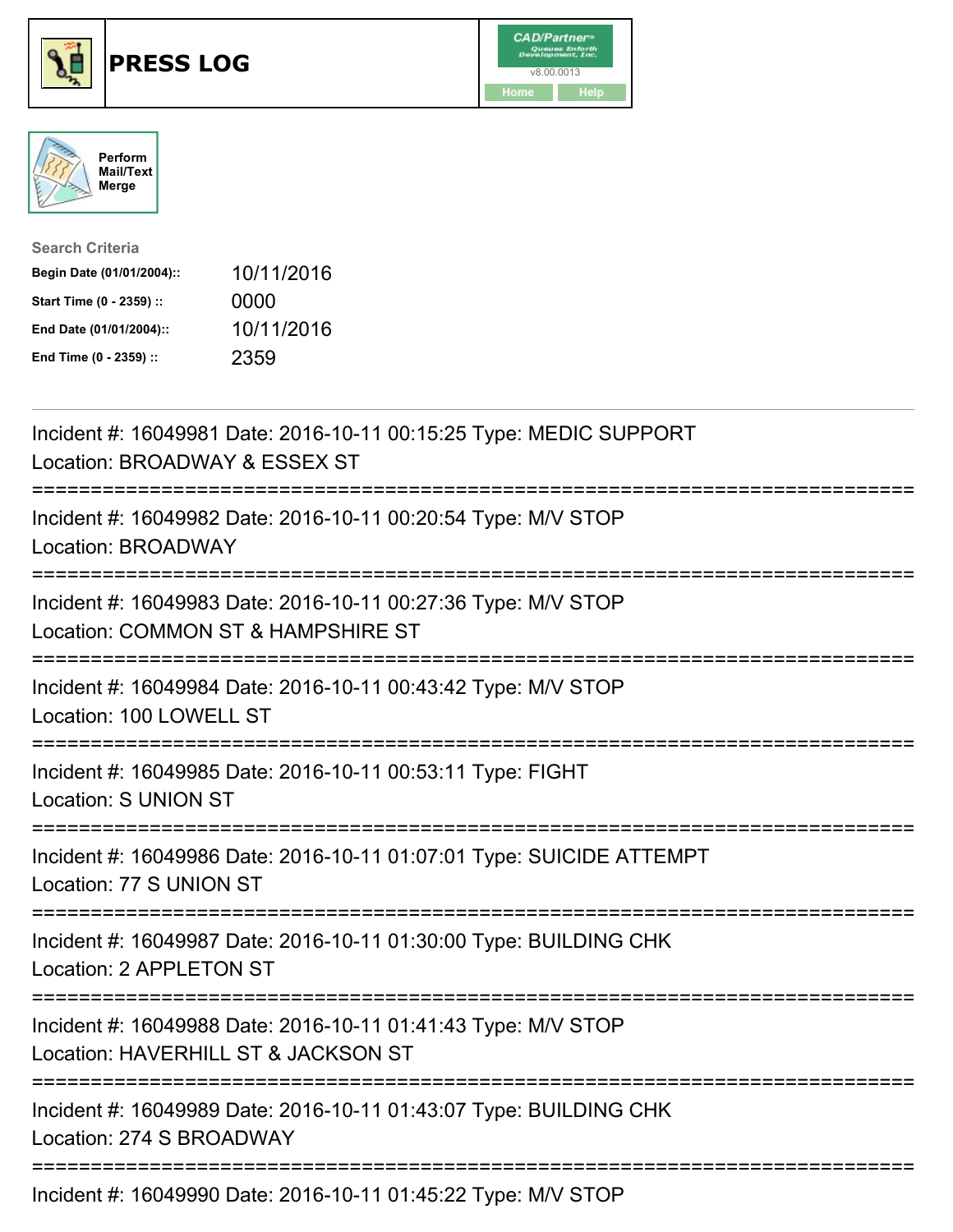| Location: ESSEX ST & MARGIN ST                                                                                                            |
|-------------------------------------------------------------------------------------------------------------------------------------------|
| Incident #: 16049991 Date: 2016-10-11 01:48:51 Type: M/V STOP<br>Location: 21 BEACON ST                                                   |
| Incident #: 16049992 Date: 2016-10-11 01:53:44 Type: BUILDING CHK<br>Location: 15 UNION ST                                                |
| Incident #: 16049993 Date: 2016-10-11 01:57:27 Type: M/V STOP<br>Location: 17 CHESTER ST                                                  |
| Incident #: 16049994 Date: 2016-10-11 02:03:57 Type: M/V STOP<br>Location: 28 CHESTER ST                                                  |
| Incident #: 16049995 Date: 2016-10-11 02:06:36 Type: BUILDING CHK<br>Location: BARBERIA HISPANA / 91 JACKSON ST<br>---------------------- |
| Incident #: 16049996 Date: 2016-10-11 02:09:09 Type: M/V STOP<br>Location: BOWDOIN ST & S BROADWAY                                        |
| Incident #: 16049997 Date: 2016-10-11 02:14:15 Type: M/V STOP<br>Location: ESSEX ST & OXFORD ST                                           |
| Incident #: 16049998 Date: 2016-10-11 02:19:19 Type: M/V STOP<br>Location: PHILLIPS ST & SALEM ST                                         |
| Incident #: 16049999 Date: 2016-10-11 02:28:35 Type: BUILDING CHK<br>Location: 109 BLANCHARD ST                                           |
| Incident #: 16050000 Date: 2016-10-11 02:35:31 Type: DOMESTIC/PROG<br>Location: 128 PHILLIPS ST                                           |
| Incident #: 16050001 Date: 2016-10-11 02:35:55 Type: M/V STOP<br>Location: CRAWFORD ST & EXETER ST                                        |
| Incident #: 16050002 Date: 2016-10-11 02:44:03 Type: M/V STOP<br>Location: ARLINGTON ST & HAMPSHIRE ST                                    |
| Incident #: 16050003 Date: 2016-10-11 02:44:59 Type: M/V STOP<br>Location: PARKER ST & SALEM ST                                           |
| Incident #: 16050004 Date: 2016-10-11 02:47:10 Type: BUILDING CHK                                                                         |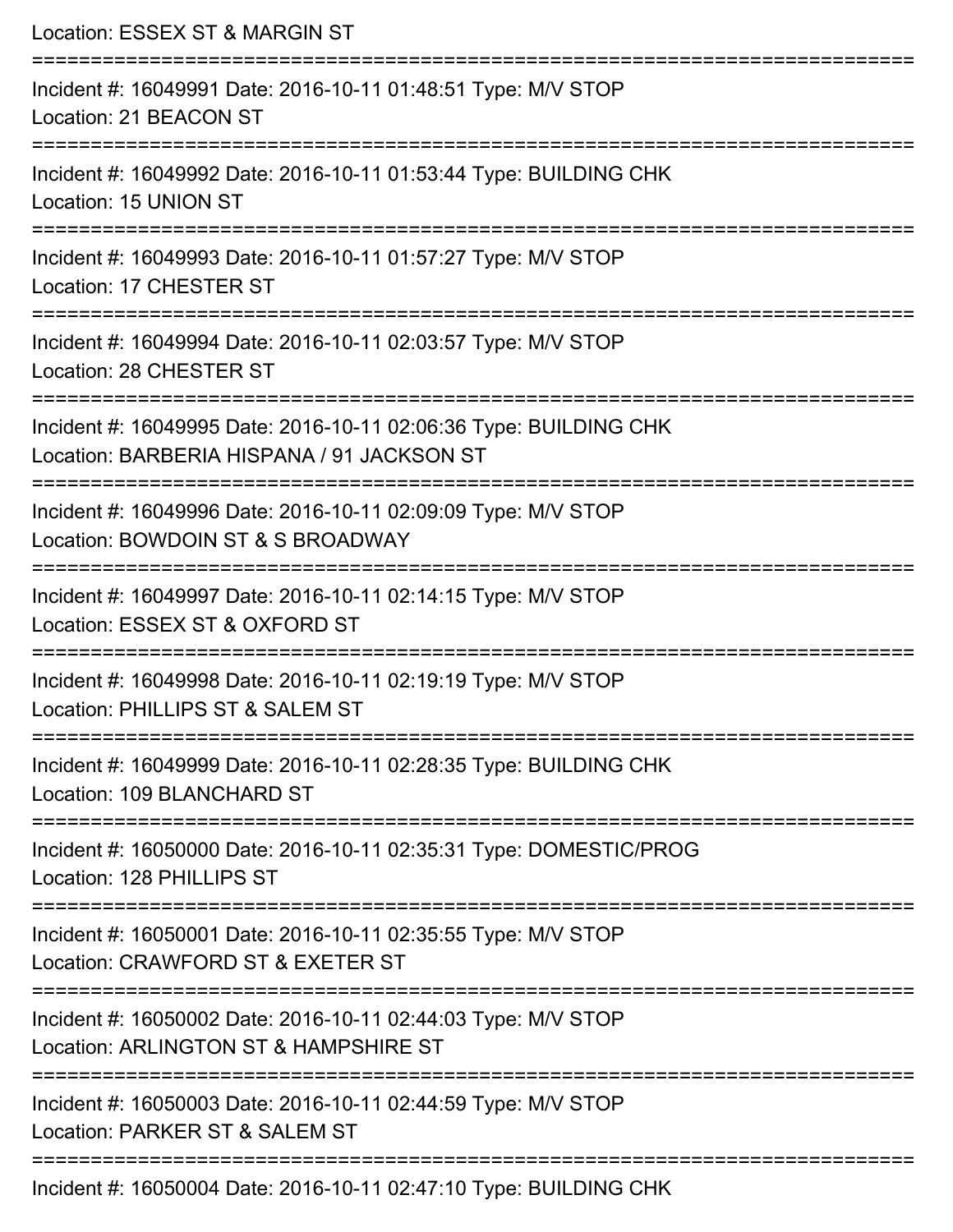| Incident #: 16050005 Date: 2016-10-11 02:51:48 Type: M/V STOP<br>Location: WINTHROP & 495                       |
|-----------------------------------------------------------------------------------------------------------------|
| Incident #: 16050006 Date: 2016-10-11 03:01:43 Type: BUILDING CHK<br>Location: DONOVAN LIQUORS / 175 S BROADWAY |
| Incident #: 16050007 Date: 2016-10-11 03:20:10 Type: VANDALISM/PROG<br>Location: 351 BROADWAY                   |
| Incident #: 16050008 Date: 2016-10-11 03:33:25 Type: ALARM/BURG<br>Location: BROTHERS PIZZA / 145 LAWRENCE ST   |
| Incident #: 16050009 Date: 2016-10-11 03:38:45 Type: LARCENY/PAST<br>Location: 370 BROADWAY                     |
| Incident #: 16050010 Date: 2016-10-11 05:22:15 Type: BUILDING CHK<br>Location: DUNKIN DONUTS / 50 S BROADWAY    |
| Incident #: 16050011 Date: 2016-10-11 07:09:03 Type: PARK & WALK<br>Location: 0 BROADWAY                        |
| Incident #: 16050012 Date: 2016-10-11 07:12:59 Type: AUTO ACC/NO PI<br><b>Location: MANCHESTER ST</b>           |
| Incident #: 16050013 Date: 2016-10-11 07:13:13 Type: CLOSE STREET<br>Location: LAWRENCE ST & MYRTLE ST          |
| Incident #: 16050014 Date: 2016-10-11 07:20:46 Type: TOW OF M/V<br>Location: HAVERHILL ST & OXFORD ST           |
| Incident #: 16050015 Date: 2016-10-11 07:57:19 Type: MV/BLOCKING<br>Location: 14 PLEASANT ST                    |
| Incident #: 16050016 Date: 2016-10-11 08:03:47 Type: CLOSE STREET<br>Location: ANDOVER ST & S BROADWAY          |
| Incident #: 16050017 Date: 2016-10-11 08:11:27 Type: TOW OF M/V<br>Location: MELVIN ST & OXFORD ST              |
| Incident #: 16050018 Date: 2016-10-11 08:25:20 Type: CLOSE STREET                                               |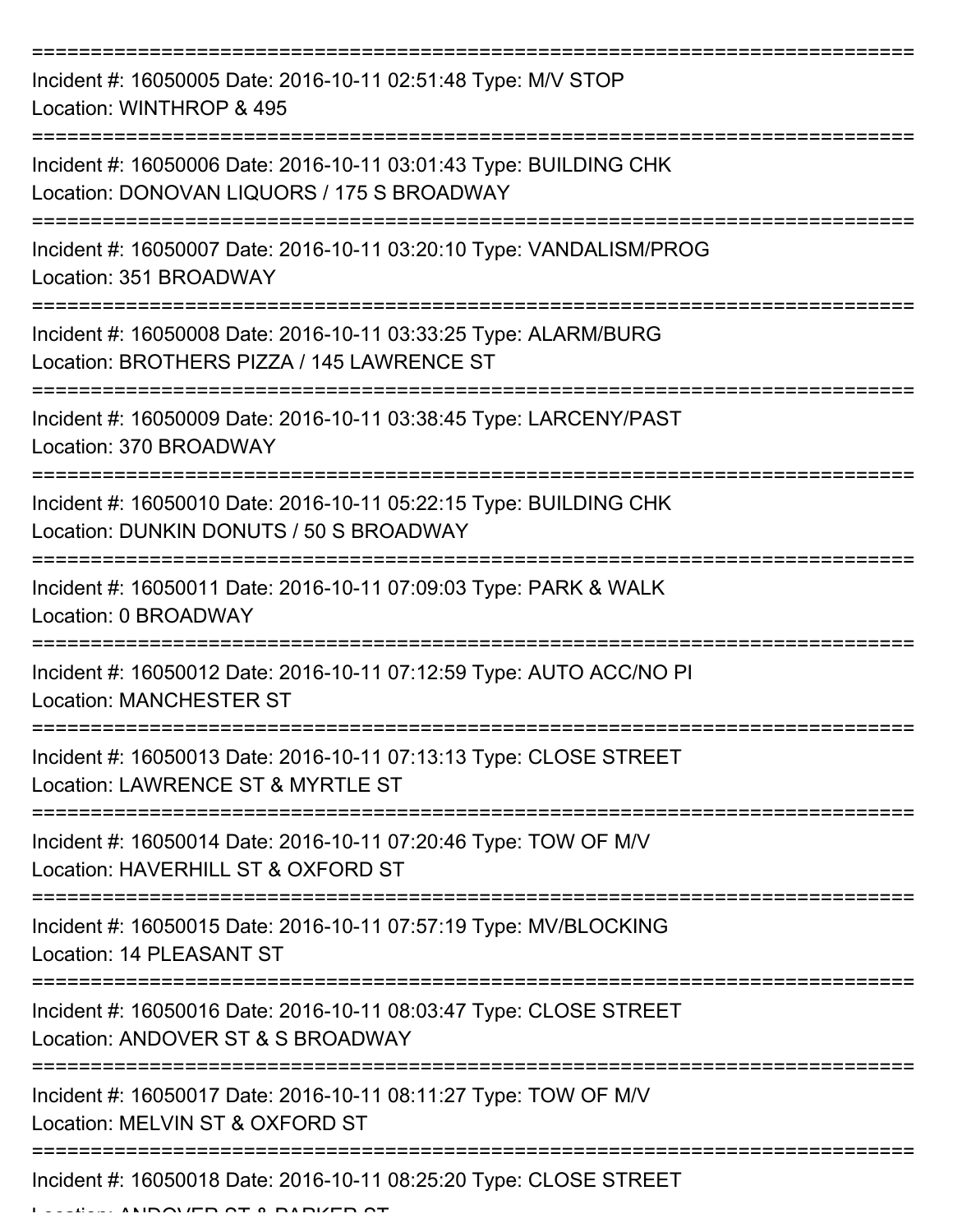| Incident #: 16050019 Date: 2016-10-11 08:33:38 Type: 911 HANG UP<br>Location: GREATER LAW FAMILY HEALTH CENTER / 34 HAVERHILL ST FL 3 |
|---------------------------------------------------------------------------------------------------------------------------------------|
| Incident #: 16050020 Date: 2016-10-11 08:39:58 Type: ALARMS<br>Location: 60 BENNINGTON ST FL 1                                        |
| Incident #: 16050021 Date: 2016-10-11 08:48:29 Type: AUTO ACC/NO PI<br>Location: BLANCHARD ST & SALEM ST                              |
| Incident #: 16050022 Date: 2016-10-11 09:15:09 Type: M/V STOP<br>Location: MARKET ST & S UNION ST                                     |
| Incident #: 16050023 Date: 2016-10-11 09:19:45 Type: DISTURBANCE<br>Location: 31 BUSWELL ST                                           |
| Incident #: 16050024 Date: 2016-10-11 09:30:39 Type: INVEST CONT<br>Location: AVON ST & JACKSON ST                                    |
| Incident #: 16050025 Date: 2016-10-11 09:35:37 Type: SUS PERS/MV<br>Location: BROADWAY & HAVERHILL ST                                 |
| Incident #: 16050026 Date: 2016-10-11 09:39:05 Type: MV/BLOCKING<br>Location: 217 JACKSON ST                                          |
| Incident #: 16050027 Date: 2016-10-11 09:39:41 Type: TOW OF M/V<br>Location: 87 BOWDOIN ST                                            |
| Incident #: 16050029 Date: 2016-10-11 09:44:20 Type: LOST PROPERTY<br>Location: 25 BELMONT ST                                         |
| Incident #: 16050028 Date: 2016-10-11 09:45:41 Type: TOW OF M/V<br>Location: 158 BUTLER ST                                            |
| Incident #: 16050030 Date: 2016-10-11 09:57:13 Type: TOW OF M/V<br>Location: 48 BEACON AV                                             |
| Incident #: 16050031 Date: 2016-10-11 10:10:24 Type: SUICIDE ATTEMPT<br>Location: 141 AMESBURY ST                                     |
| Incident #: 16050033 Date: 2016-10-11 10:11:41 Type: STOL/MV/PAS                                                                      |

Location: 530 HAMPSHIRE ST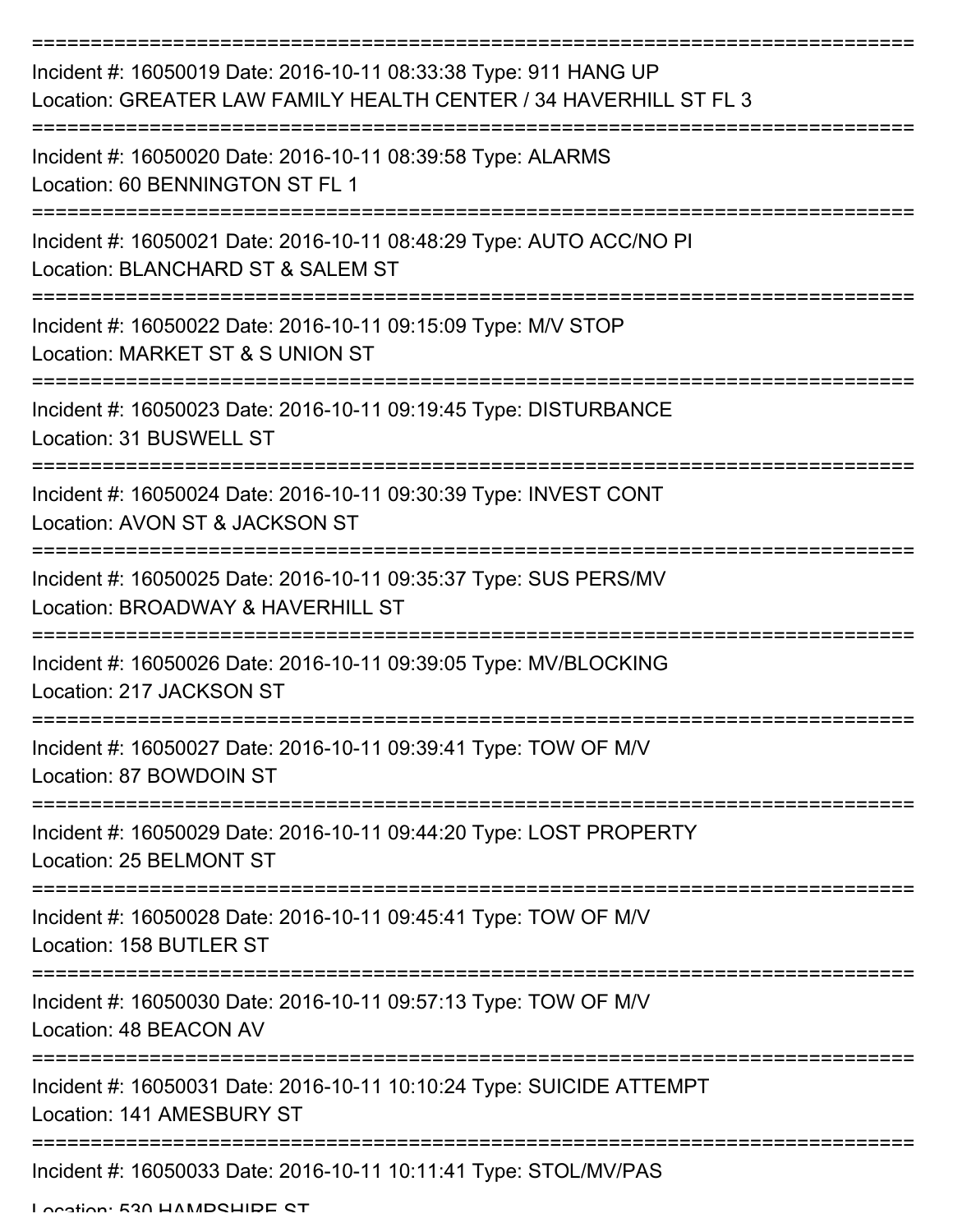| Incident #: 16050032 Date: 2016-10-11 10:12:50 Type: WIRE DOWN<br>Location: DOYLE ST                                       |
|----------------------------------------------------------------------------------------------------------------------------|
| Incident #: 16050034 Date: 2016-10-11 10:35:38 Type: MAL DAMAGE<br>Location: 700 ESSEX ST                                  |
| Incident #: 16050035 Date: 2016-10-11 10:36:31 Type: M/V STOP<br>Location: AMESBURY ST & ESSEX ST<br>===================== |
| Incident #: 16050036 Date: 2016-10-11 10:42:01 Type: LARCENY/PAST<br>Location: 22 WOODLAND ST #205                         |
| Incident #: 16050037 Date: 2016-10-11 10:50:18 Type: M/V STOP<br>Location: BROADWAY & CROSS ST                             |
| Incident #: 16050038 Date: 2016-10-11 10:50:20 Type: STOL/MV/PAS<br>Location: 161 ARLINGTON ST                             |
| Incident #: 16050039 Date: 2016-10-11 10:54:34 Type: HIT & RUN M/V<br>Location: 2 MUSEUM SQ                                |
| Incident #: 16050040 Date: 2016-10-11 10:55:22 Type: GENERAL SERV<br>Location: 46 WHITMAN ST                               |
| Incident #: 16050041 Date: 2016-10-11 10:59:15 Type: B&E FOLLOW UP<br>Location: 521 HAVERHILL ST                           |
| Incident #: 16050042 Date: 2016-10-11 11:05:13 Type: SUS PERS/MV<br>Location: DOLCE VITA PROPERTIES / 50 COMMON ST         |
| Incident #: 16050043 Date: 2016-10-11 11:10:52 Type: ANIMAL COMPL<br>Location: 103 SUMMER ST                               |
| Incident #: 16050044 Date: 2016-10-11 11:13:00 Type: DISTURBANCE<br>Location: LEONARD SCHOOL / 60 ALLEN ST                 |
| Incident #: 16050046 Date: 2016-10-11 11:18:42 Type: SUS PERS/MV<br>Location: 0 BROADWAY                                   |
| Incident #: 16050045 Date: 2016-10-11 11:18:53 Type: GENERAL SERV<br>Location: BERKELEY ST & JACKSON ST                    |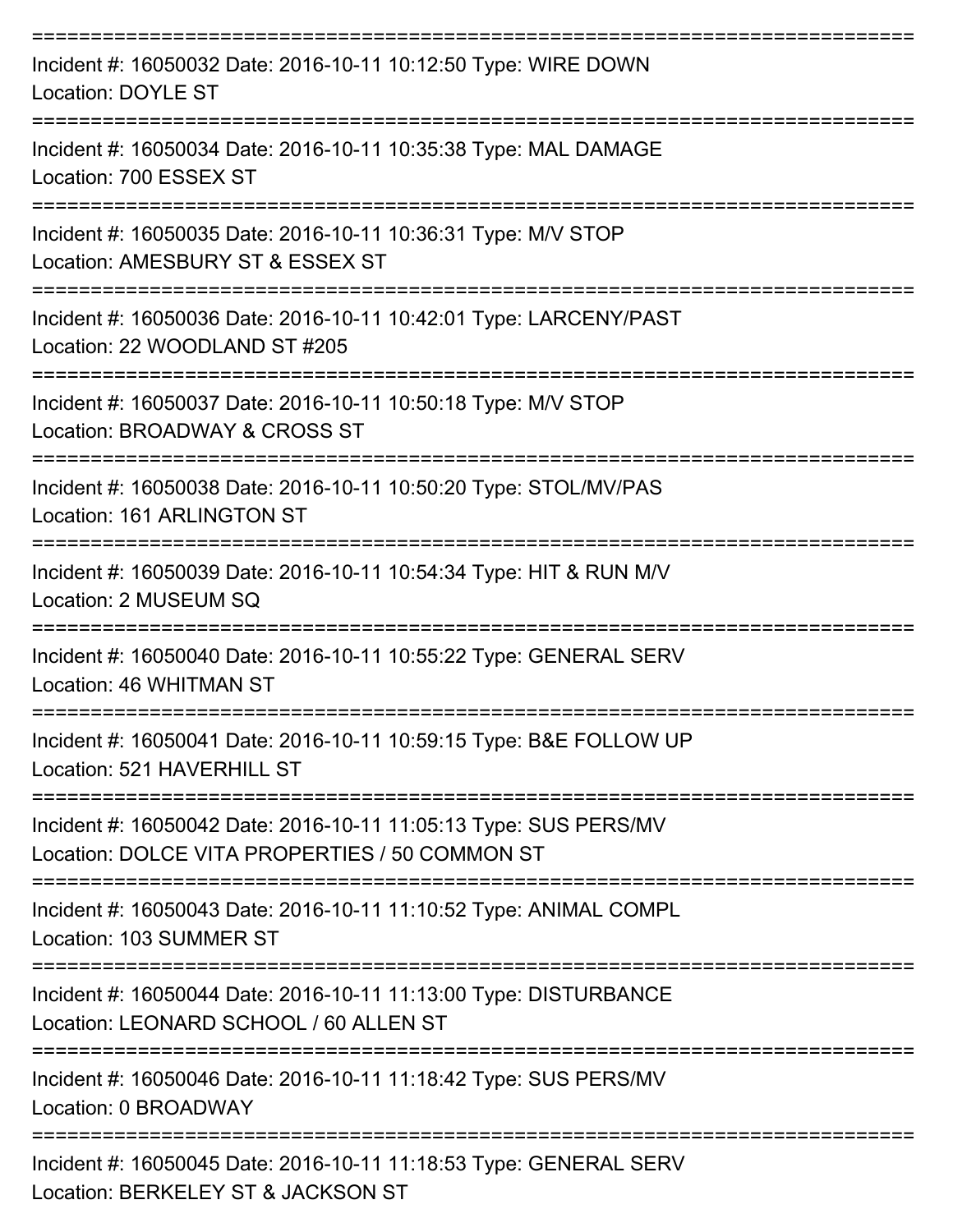| Incident #: 16050047 Date: 2016-10-11 11:24:14 Type: DISTURBANCE<br>Location: BLANCHARD ST & SALEM ST                                                                      |
|----------------------------------------------------------------------------------------------------------------------------------------------------------------------------|
| Incident #: 16050048 Date: 2016-10-11 11:29:07 Type: M/V STOP<br>Location: BROADWAY & LOWELL ST                                                                            |
| Incident #: 16050049 Date: 2016-10-11 11:35:03 Type: M/V STOP<br>Location: S UNION ST & SALEM ST<br>:=====================                                                 |
| Incident #: 16050050 Date: 2016-10-11 11:55:17 Type: M/V STOP<br>Location: GRAFTON ST & WINTHROP AV                                                                        |
| Incident #: 16050051 Date: 2016-10-11 11:56:59 Type: TOW OF M/V<br>Location: APPLETON ST & ESSEX ST<br>:=====================                                              |
| Incident #: 16050052 Date: 2016-10-11 12:06:10 Type: LARCENY/PAST<br>Location: 69 PARKER ST                                                                                |
| Incident #: 16050053 Date: 2016-10-11 12:12:55 Type: INVESTIGATION<br>Location: 16 WOODLAND CT                                                                             |
| Incident #: 16050054 Date: 2016-10-11 12:16:58 Type: ALARM/BURG<br>Location: FERNANDEZ RESD / 42 DURSO AV                                                                  |
| Incident #: 16050055 Date: 2016-10-11 12:20:50 Type: WARRANT SERVE<br>Location: 1 GENERAL ST                                                                               |
| Incident #: 16050056 Date: 2016-10-11 12:24:19 Type: LARCENY/PAST<br>Location: MARY INM NURSING/RESTORATIVE / 172 LAWRENCE ST                                              |
| Incident #: 16050057 Date: 2016-10-11 12:31:31 Type: AUTO ACC/NO PI<br>Location: JACKSON ST & METHUEN ST                                                                   |
| Incident #: 16050058 Date: 2016-10-11 12:41:36 Type: COURT DOC SERVE<br>Location: 30 GREENFIELD ST<br>=================================<br>=============================== |
| Incident #: 16050059 Date: 2016-10-11 12:55:03 Type: M/V STOP<br>Location: 43 SUMMER ST                                                                                    |
| Incident #: 16050061 Date: 2016-10-11 12:56:46 Type: TOW OF M/V<br>Location: 50 MEDFORD ST                                                                                 |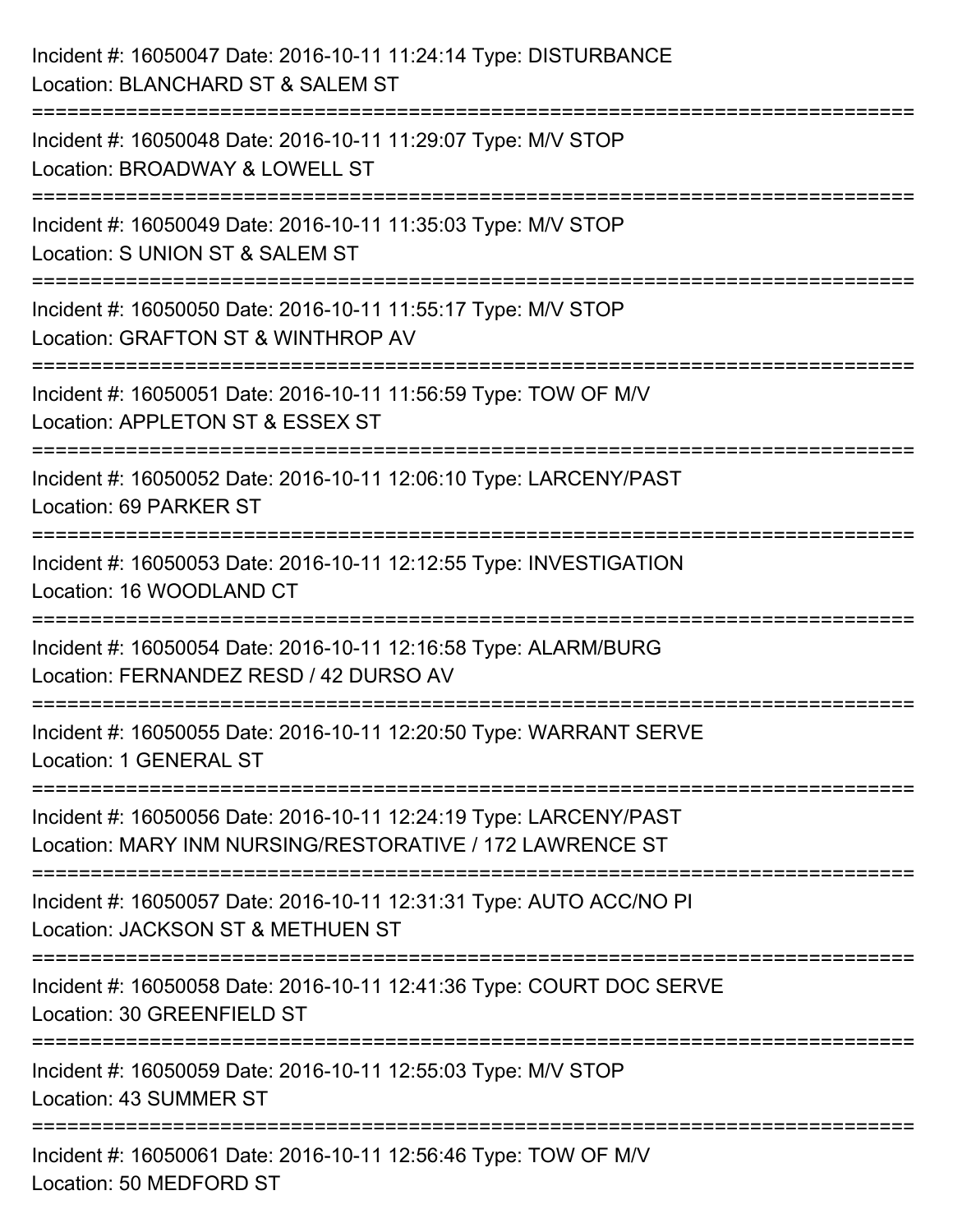| Incident #: 16050060 Date: 2016-10-11 12:56:46 Type: MAL DAMAGE<br>Location: 51 CENTRE ST FL 2NDFL                                                                                   |
|--------------------------------------------------------------------------------------------------------------------------------------------------------------------------------------|
| Incident #: 16050062 Date: 2016-10-11 12:58:44 Type: ALARM/BURG<br>Location: BLANCHETTE RESD / 463 LOWELL ST                                                                         |
| Incident #: 16050063 Date: 2016-10-11 12:59:32 Type: FIGHT<br>Location: LAWRENCE HIGH SCHOOL / 71 N PARISH RD                                                                        |
| Incident #: 16050064 Date: 2016-10-11 13:28:52 Type: SUS PERS/MV<br>Location: 415 PRIMROSE ST                                                                                        |
| Incident #: 16050065 Date: 2016-10-11 13:29:07 Type: DISTURBANCE<br>Location: LAWRENCE HIGH SCHOOL / 71 N PARISH RD                                                                  |
| Incident #: 16050066 Date: 2016-10-11 13:36:20 Type: WARRANT SERVE<br>Location: 10 KEMPTON CT #5                                                                                     |
| Incident #: 16050067 Date: 2016-10-11 13:46:01 Type: M/V STOP<br>Location: 296 LOWELL ST                                                                                             |
| Incident #: 16050068 Date: 2016-10-11 13:57:45 Type: INVESTIGATION<br>Location: 90 LOWELL ST                                                                                         |
| Incident #: 16050069 Date: 2016-10-11 13:58:27 Type: INVESTIGATION<br>Location: 90 LOWELL ST                                                                                         |
| Incident #: 16050070 Date: 2016-10-11 14:00:38 Type: AUTO ACC/PI<br>Location: 55 MILTON ST<br>--------------------------------                                                       |
| Incident #: 16050071 Date: 2016-10-11 14:08:09 Type: TOW OF M/V<br>Location: HAMPSHIRE ST & LAWRENCE ST                                                                              |
| Incident #: 16050072 Date: 2016-10-11 14:11:32 Type: TOW OF M/V<br>Location: BENNINGTON ST & LAWRENCE ST<br>==================================<br>================================== |
| Incident #: 16050073 Date: 2016-10-11 14:15:47 Type: MEDIC SUPPORT<br>Location: 340 HAVERHILL ST #6                                                                                  |
| Incident #: 16050074 Date: 2016-10-11 14:20:13 Type: LOST PROPERTY<br>Location: HAMPSHIRE ST & HAVERHILL ST                                                                          |

===========================================================================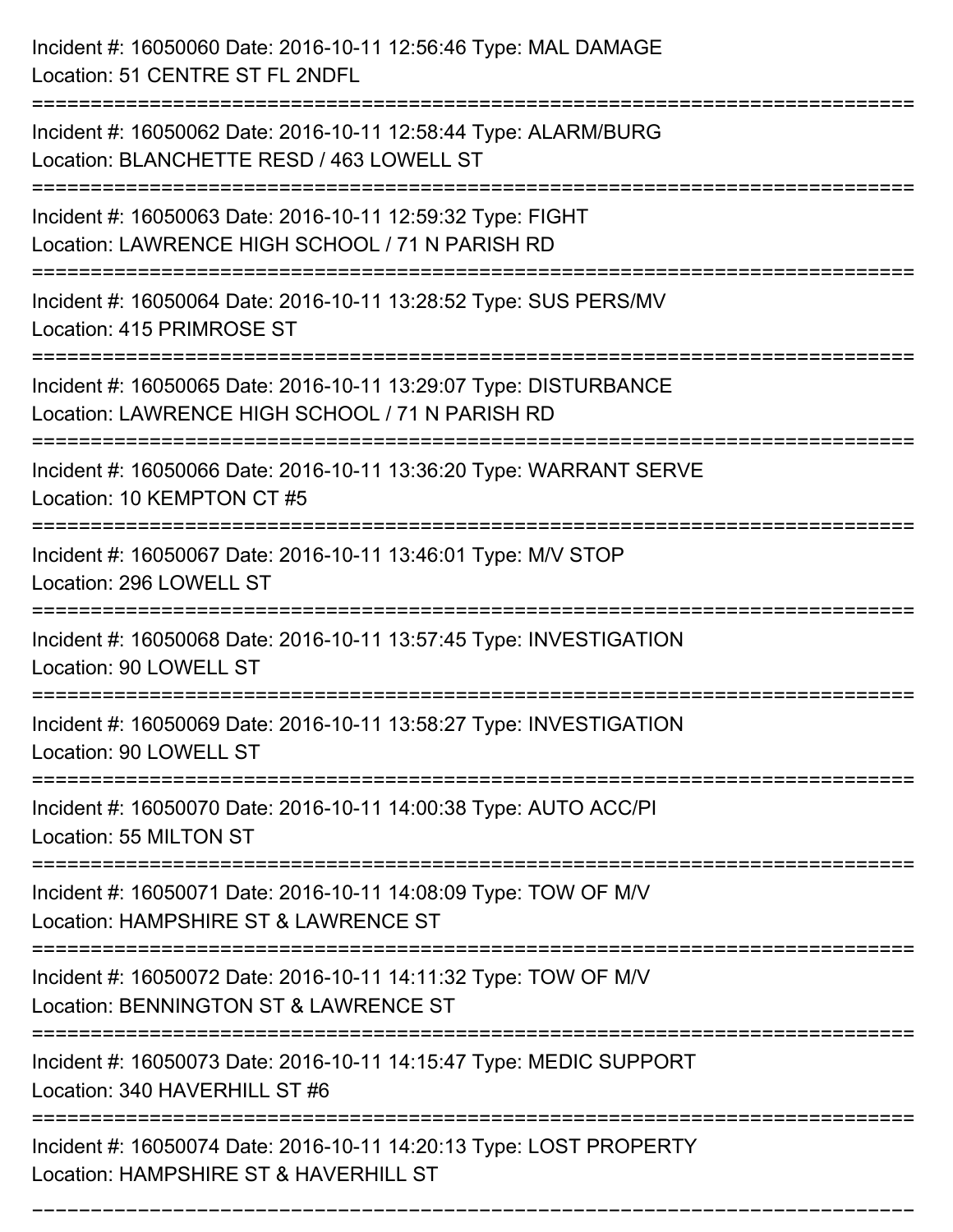| Incident #: 16050075 Date: 2016-10-11 14:26:55 Type: M/V STOP<br>Location: GRAFTON ST & S UNION ST<br>===================        |
|----------------------------------------------------------------------------------------------------------------------------------|
| Incident #: 16050077 Date: 2016-10-11 14:37:26 Type: SUS PERS/MV<br>Location: 30 SCHOOL ST                                       |
| Incident #: 16050076 Date: 2016-10-11 14:37:32 Type: M/V STOP<br>Location: FRANKLIN ST & HAVERHILL ST<br>======================= |
| Incident #: 16050078 Date: 2016-10-11 14:39:25 Type: AUTO ACC/NO PI<br>Location: JACKSON ST & PARK ST                            |
| Incident #: 16050080 Date: 2016-10-11 14:39:26 Type: HIT & RUN M/V<br>Location: 444 CANAL ST<br>===============================  |
| Incident #: 16050079 Date: 2016-10-11 14:39:49 Type: THREATS<br>Location: LAWRENCE HIGH SCHOOL / 71 N PARISH RD                  |
| Incident #: 16050081 Date: 2016-10-11 14:45:48 Type: M/V STOP<br>Location: CHESTNUT ST & WHITE ST                                |
| Incident #: 16050082 Date: 2016-10-11 14:52:33 Type: AUTO ACC/NO PI<br>Location: BAILEY ST & PARKER ST                           |
| Incident #: 16050083 Date: 2016-10-11 14:56:17 Type: SUS PERS/MV<br>Location: 2 MILL ST                                          |
| Incident #: 16050084 Date: 2016-10-11 15:02:12 Type: M/V STOP<br>Location: ESSEX ST & LAWRENCE ST                                |
| Incident #: 16050086 Date: 2016-10-11 15:06:23 Type: SUS PERS/MV<br>Location: 29 ROLLINS ST                                      |
| Incident #: 16050085 Date: 2016-10-11 15:06:24 Type: 209A/SERVE<br>Location: 90 LOWELL ST                                        |
| Incident #: 16050087 Date: 2016-10-11 15:07:22 Type: 209A/SERVE<br>Location: 90 LOWELL ST                                        |
| Incident #: 16050091 Date: 2016-10-11 15:07:37 Type: MV/BLOCKING<br>Location: BREEN SCHOOL / 114 OSGOOD ST                       |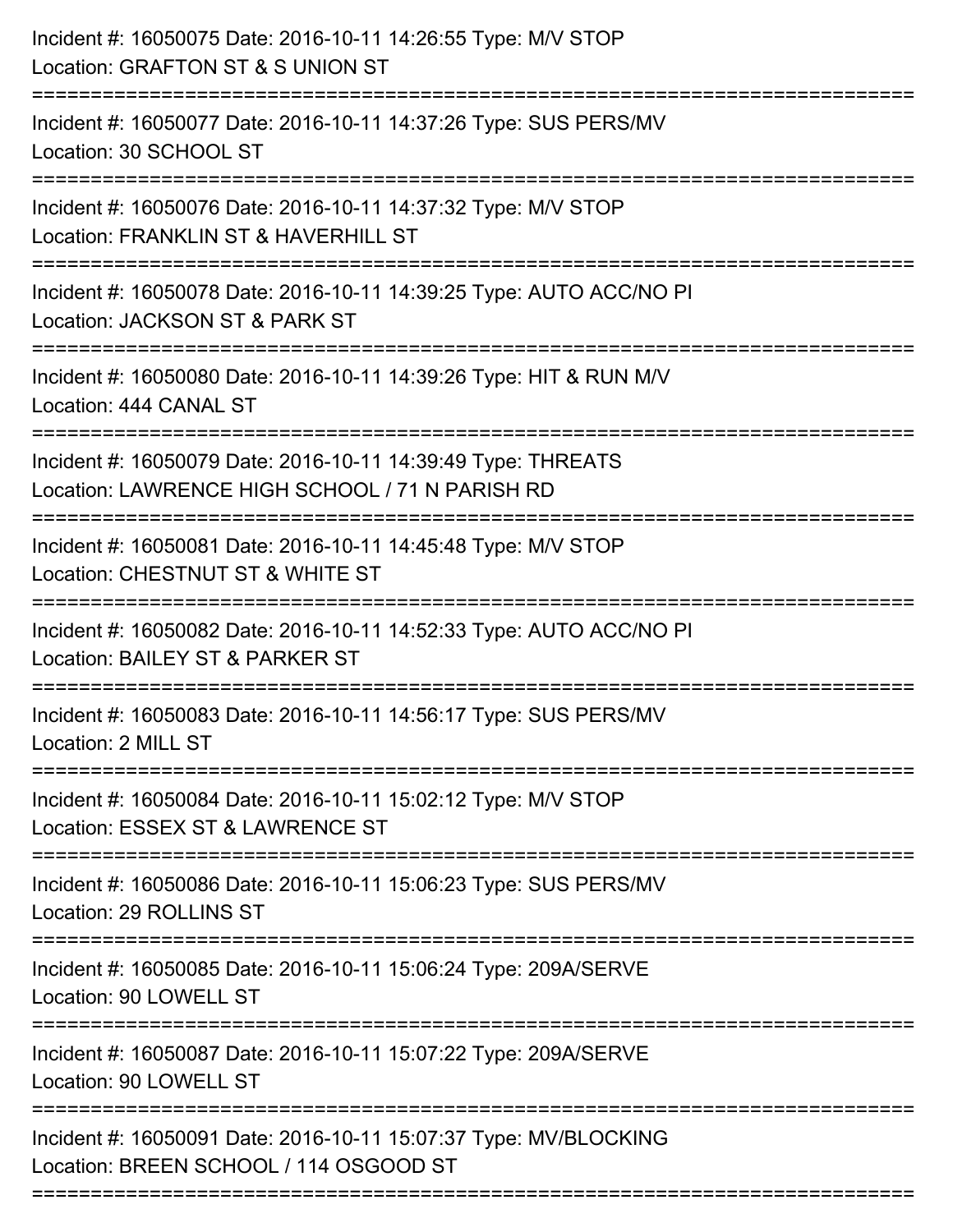Location: 90 LOWELL ST =========================================================================== Incident #: 16050089 Date: 2016-10-11 15:11:39 Type: 209A/SERVE Location: 153 PROSPECT ST =========================================================================== Incident #: 16050090 Date: 2016-10-11 15:12:56 Type: ALARM/BURG Location: CSI / 78 STATE ST =========================================================================== Incident #: 16050092 Date: 2016-10-11 15:15:31 Type: M/V STOP Location: FRANKLIN ST & LOWELL ST =========================================================================== Incident #: 16050093 Date: 2016-10-11 15:16:59 Type: 209A/SERVE Location: 40 SUMMER ST =========================================================================== Incident #: 16050094 Date: 2016-10-11 15:16:59 Type: B&E/PROG Location: 82 RAILROAD ST =========================================================================== Incident #: 16050095 Date: 2016-10-11 15:17:49 Type: 209A/SERVE Location: 90 LOWELL ST =========================================================================== Incident #: 16050096 Date: 2016-10-11 15:34:03 Type: ALARM/BURG Location: FLORES RESD / 68 BROMFIELD ST =========================================================================== Incident #: 16050097 Date: 2016-10-11 15:44:02 Type: M/V STOP Location: 85 BAY STATE RD =========================================================================== Incident #: 16050099 Date: 2016-10-11 15:44:20 Type: ALARM/BURG Location: 2 APPLETON ST =========================================================================== Incident #: 16050098 Date: 2016-10-11 15:44:35 Type: 209A/SERVE Location: 188 HOWARD ST =========================================================================== Incident #: 16050100 Date: 2016-10-11 15:49:55 Type: M/V STOP Location: COMMON ST & HAMPSHIRE ST =========================================================================== Incident #: 16050101 Date: 2016-10-11 15:55:23 Type: 209A/SERVE

Location: 353 ELM ST

===========================================================================

===========================================================================

Incident #: 16050102 Date: 2016-10-11 15:57:22 Type: WARRANT SERVE Location: 2 MUSEUM SQ

Incident #: 16050103 Date: 2016 10 11 16:07:21 Type: 209A/SERVE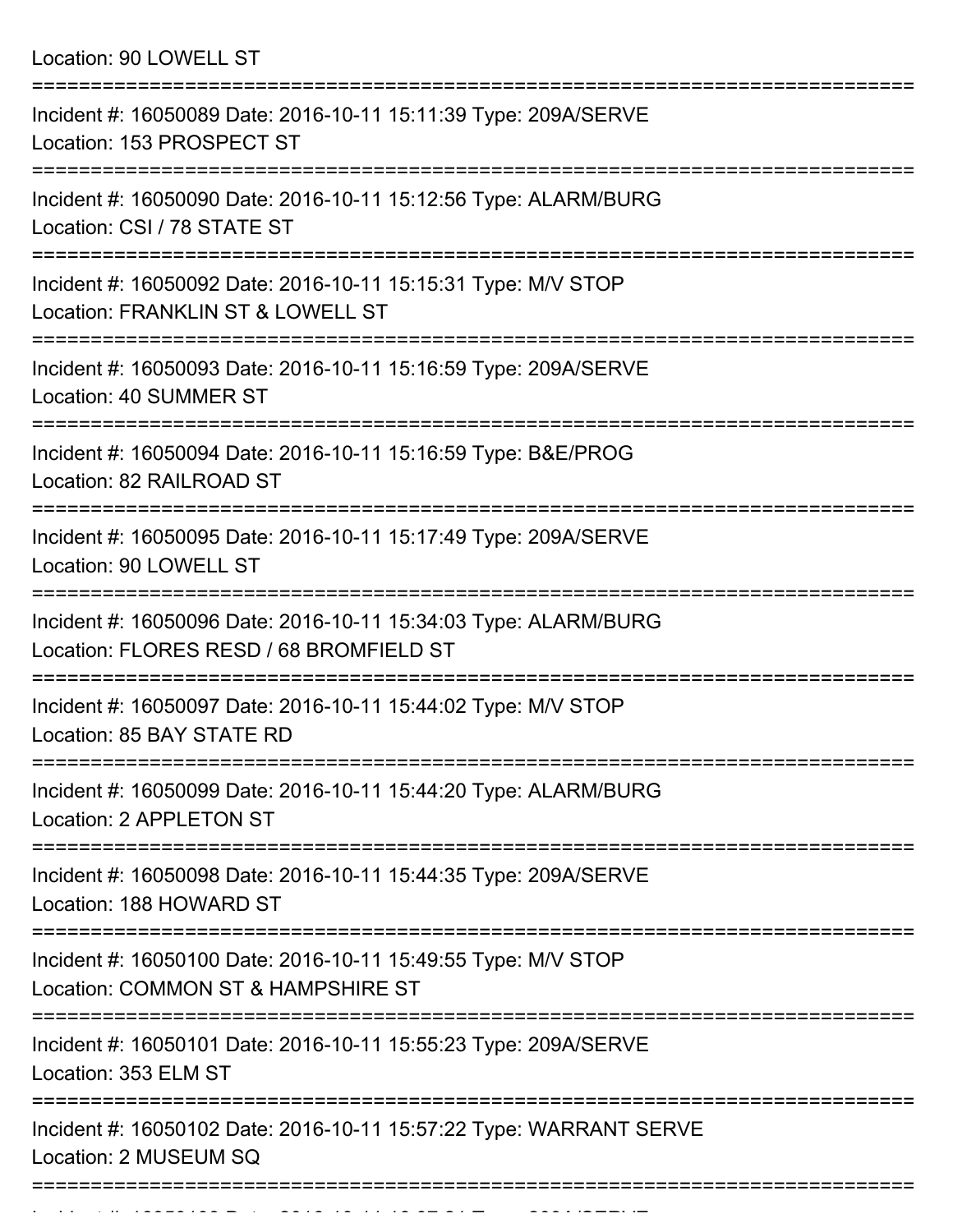Location: 629 HAVERHILL ST =========================================================================== Incident #: 16050104 Date: 2016-10-11 16:19:37 Type: SUS PERS/MV Location: 222 BRUCE ST =========================================================================== Incident #: 16050105 Date: 2016-10-11 16:21:24 Type: M/V STOP Location: BROADWAY & COMMON ST =========================================================================== Incident #: 16050106 Date: 2016-10-11 16:28:30 Type: AUTO ACC/UNK PI Location: LOWELL ST & OXFORD ST =========================================================================== Incident #: 16050107 Date: 2016-10-11 16:31:19 Type: ALARM/BURG Location: 36 TOWER HILL ST =========================================================================== Incident #: 16050109 Date: 2016-10-11 16:35:00 Type: MISSING PERS Location: 149 BAILEY ST FL 1 =========================================================================== Incident #: 16050108 Date: 2016-10-11 16:35:13 Type: WOMAN DOWN Location: 279 PARK ST =========================================================================== Incident #: 16050110 Date: 2016-10-11 17:04:29 Type: AUTO ACC/PI Location: CANAL ST & UNION ST =========================================================================== Incident #: 16050111 Date: 2016-10-11 17:16:09 Type: ALARM/BURG Location: COMCAST / 142 SHEPARD ST =========================================================================== Incident #: 16050112 Date: 2016-10-11 17:25:47 Type: AUTO ACC/NO PI Location: ALBRITE CARPET CLEANING COMP. / 223 WINTHROP AV =========================================================================== Incident #: 16050113 Date: 2016-10-11 17:26:55 Type: SUS PERS/MV Location: NEWTON ST & SALEM ST =========================================================================== Incident #: 16050115 Date: 2016-10-11 17:28:39 Type: GENERAL SERV Location: ERVING AV & SARATOGA ST =========================================================================== Incident #: 16050114 Date: 2016-10-11 17:29:16 Type: 911 HANG UP Location: 118 BRADFORD ST #2 =========================================================================== Incident #: 16050116 Date: 2016-10-11 17:31:25 Type: 209A/SERVE Location: 63 OSGOOD ST ===========================================================================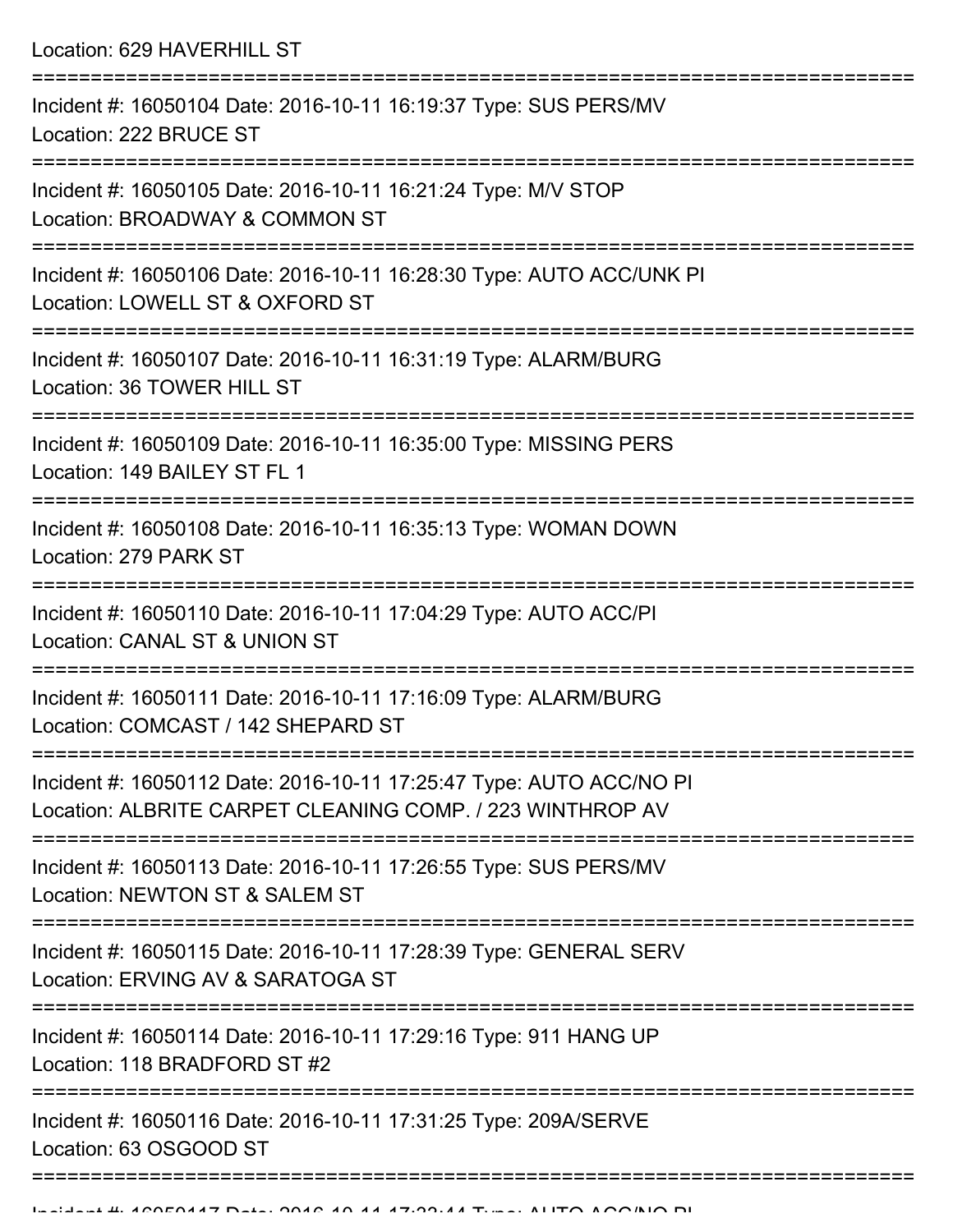| Location: 74 FOSTER ST                                                                                           |
|------------------------------------------------------------------------------------------------------------------|
| Incident #: 16050118 Date: 2016-10-11 17:34:50 Type: INVEST CONT<br>Location: 192 BRUCE ST                       |
| Incident #: 16050119 Date: 2016-10-11 17:38:11 Type: THREATS<br>Location: 196 JACKSON ST                         |
| Incident #: 16050120 Date: 2016-10-11 17:46:22 Type: 209A/SERVE<br>Location: 312 WATER ST                        |
| Incident #: 16050121 Date: 2016-10-11 17:48:40 Type: A&B D/W/ PROG<br>Location: 55 SALEM ST                      |
| Incident #: 16050122 Date: 2016-10-11 17:50:39 Type: DRUG VIO<br>Location: ACTON ST & WEST ST                    |
| Incident #: 16050124 Date: 2016-10-11 18:08:21 Type: GENERAL SERV<br>Location: 354 MERRIMACK ST #270             |
| Incident #: 16050123 Date: 2016-10-11 18:09:14 Type: HIT & RUN M/V<br>Location: 435 HAMPSHIRE ST                 |
| Incident #: 16050125 Date: 2016-10-11 18:43:41 Type: NOISE ORD<br>Location: HAFFNER'S GAS STATION / 69 PARKER ST |
| Incident #: 16050126 Date: 2016-10-11 19:01:33 Type: M/V STOP<br>Location: 73 WINTHROP AV                        |
| Incident #: 16050127 Date: 2016-10-11 19:14:48 Type: B&E/PAST<br>Location: 69 ERVING AV                          |
| Incident #: 16050128 Date: 2016-10-11 19:32:31 Type: MAL DAMAGE<br>Location: 530 BROADWAY                        |
| Incident #: 16050129 Date: 2016-10-11 19:55:32 Type: SHOTS FIRED<br>Location: ABBOTT ST & PHILLIPS ST            |
| Incident #: 16050130 Date: 2016-10-11 19:59:44 Type: DRUG OVERDOSE<br>Location: MCDONALDS / 50 BROADWAY          |
|                                                                                                                  |

Incident #: 16050131 Date: 2016-10-11 20:06:09 Type: M/V STOP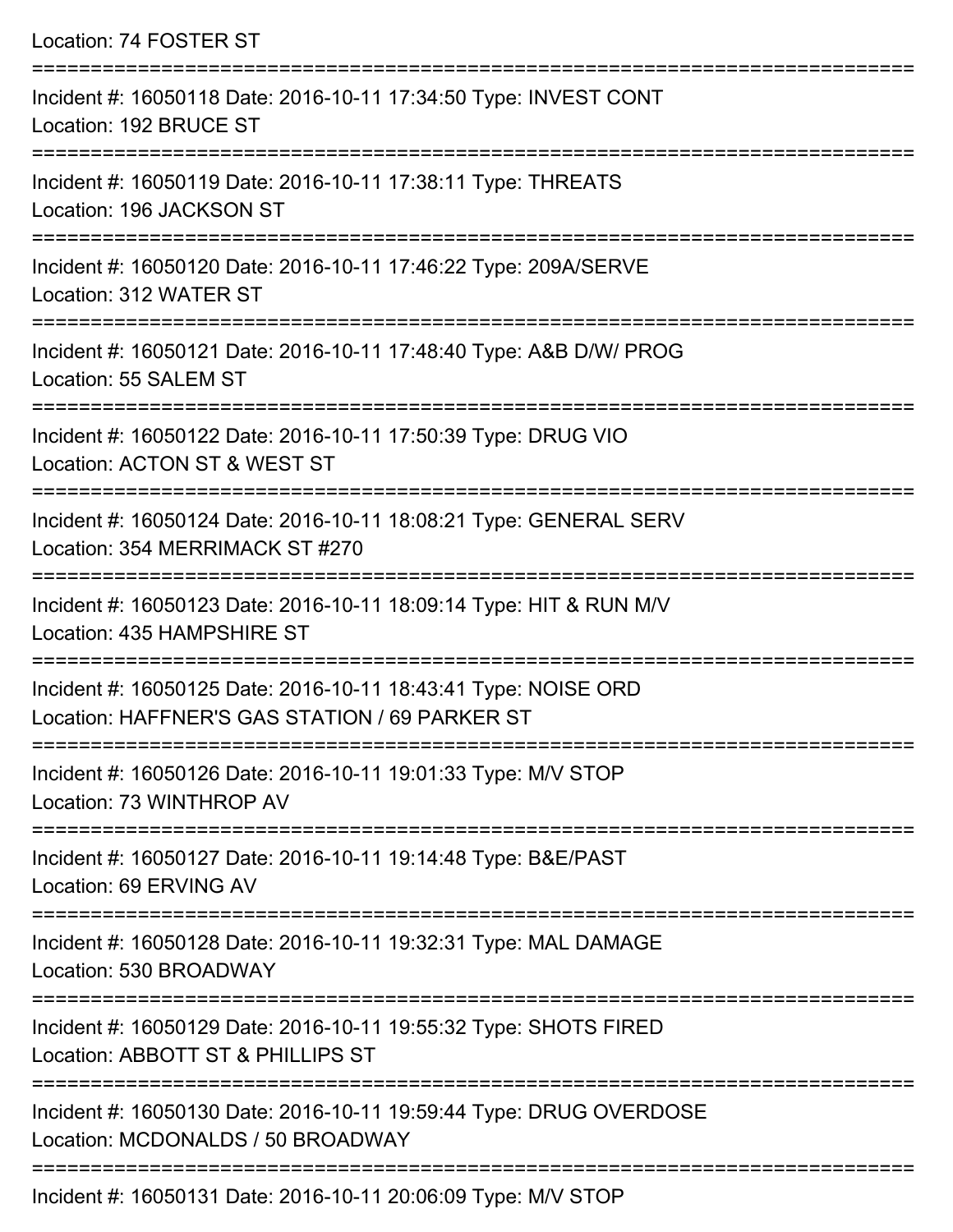| Incident #: 16050132 Date: 2016-10-11 20:07:49 Type: M/V STOP<br>Location: PARK ST & SPRUCE ST                            |
|---------------------------------------------------------------------------------------------------------------------------|
| Incident #: 16050133 Date: 2016-10-11 20:08:34 Type: NOISE ORD<br>Location: HAFFNERS CAR WASH / 330 S BROADWAY            |
| Incident #: 16050134 Date: 2016-10-11 20:13:58 Type: FIGHT<br>Location: FARRAH FUNERAL HOME / 170 LAWRENCE ST             |
| Incident #: 16050135 Date: 2016-10-11 20:18:30 Type: DISORDERLY<br>Location: SOUTH LAWRENCE EAST SCHOOL / 165 CRAWFORD ST |
| Incident #: 16050136 Date: 2016-10-11 20:28:53 Type: INVESTIGATION<br>Location: 7 DURHAM ST                               |
| Incident #: 16050137 Date: 2016-10-11 20:47:21 Type: ALARM/BURG<br>Location: SIEMPRES BELLA / 620 ESSEX ST                |
| Incident #: 16050138 Date: 2016-10-11 21:00:11 Type: M/V STOP<br>Location: ANDOVER ST & STATE ST                          |
| Incident #: 16050139 Date: 2016-10-11 21:11:13 Type: LARCENY/PAST<br>Location: FERNANDEZ SUPERMARKET / 354 BROADWAY       |
| Incident #: 16050141 Date: 2016-10-11 21:30:45 Type: LOST PROPERTY<br>Location: 1 BUNKERHILL ST                           |
| Incident #: 16050140 Date: 2016-10-11 21:33:24 Type: TRESPASSING<br>Location: 379 HAVERHILL ST                            |
| Incident #: 16050142 Date: 2016-10-11 21:55:35 Type: M/V STOP<br>Location: 18 FOREST ST                                   |
| Incident #: 16050143 Date: 2016-10-11 21:58:39 Type: M/V STOP<br>Location: 146 MAPLE ST                                   |
| Incident #: 16050144 Date: 2016-10-11 21:59:42 Type: MAN DOWN<br>Location: 40 TEWKSBURY ST                                |
| Incident #: 16050145 Date: 2016-10-11 22:05:54 Type: M/V STOP                                                             |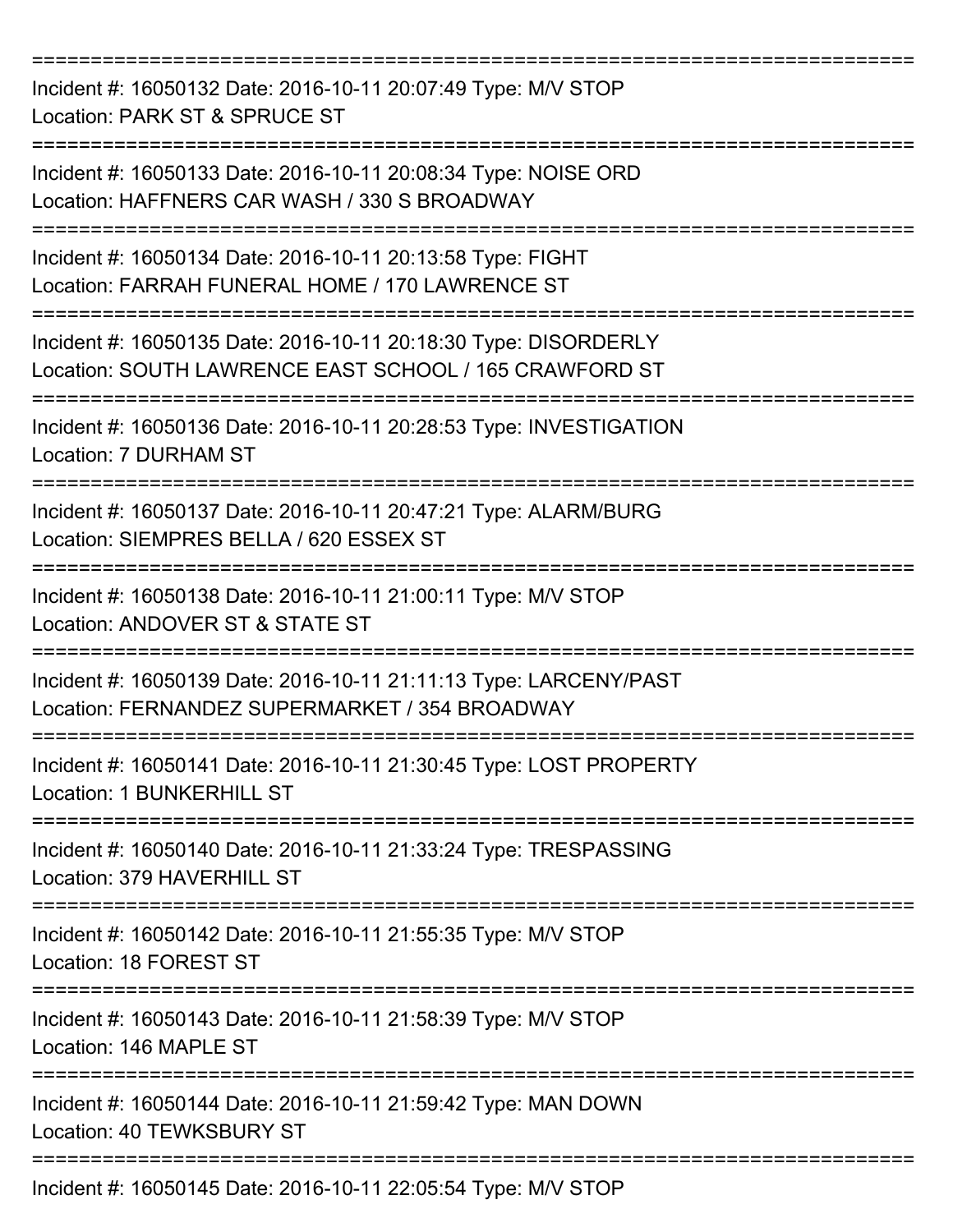| Incident #: 16050146 Date: 2016-10-11 22:07:58 Type: M/V STOP<br>Location: 1 WYMAN ST                  |
|--------------------------------------------------------------------------------------------------------|
| Incident #: 16050147 Date: 2016-10-11 22:17:19 Type: NOISE ORD<br>Location: 176 JACKSON ST #2 FL 2     |
| Incident #: 16050148 Date: 2016-10-11 22:17:38 Type: M/V STOP<br>Location: ESSEX ST & MARGIN ST        |
| Incident #: 16050149 Date: 2016-10-11 22:19:12 Type: DISTURBANCE<br>Location: 27 BUTLER ST #3 FL 3     |
| Incident #: 16050150 Date: 2016-10-11 22:28:34 Type: M/V STOP<br>Location: BOWDOIN ST & S BROADWAY     |
| Incident #: 16050152 Date: 2016-10-11 22:38:29 Type: M/V STOP<br>Location: AUBURN ST & HAMPSHIRE ST    |
| Incident #: 16050151 Date: 2016-10-11 22:39:36 Type: MAL DAMG PROG<br>Location: 113 SPRUCE ST          |
| ============<br>Incident #: 16050153 Date: 2016-10-11 22:41:40 Type: M/V STOP<br>Location: 5 OXFORD ST |
| Incident #: 16050154 Date: 2016-10-11 22:44:30 Type: M/V STOP<br>Location: 5 OXFORD ST                 |
| Incident #: 16050155 Date: 2016-10-11 22:47:13 Type: M/V STOP<br>Location: 8 MELVIN ST                 |
| Incident #: 16050156 Date: 2016-10-11 22:50:28 Type: ANIMAL COMPL<br>Location: 40 SUMMER ST            |
| Incident #: 16050157 Date: 2016-10-11 23:01:41 Type: SUS PERS/MV<br>Location: 1 RITA LN                |
| Incident #: 16050158 Date: 2016-10-11 23:09:06 Type: M/V STOP<br>Location: 24 MORTON ST                |
| Incident #: 16050159 Date: 2016-10-11 23:11:30 Type: INVEST CONT                                       |